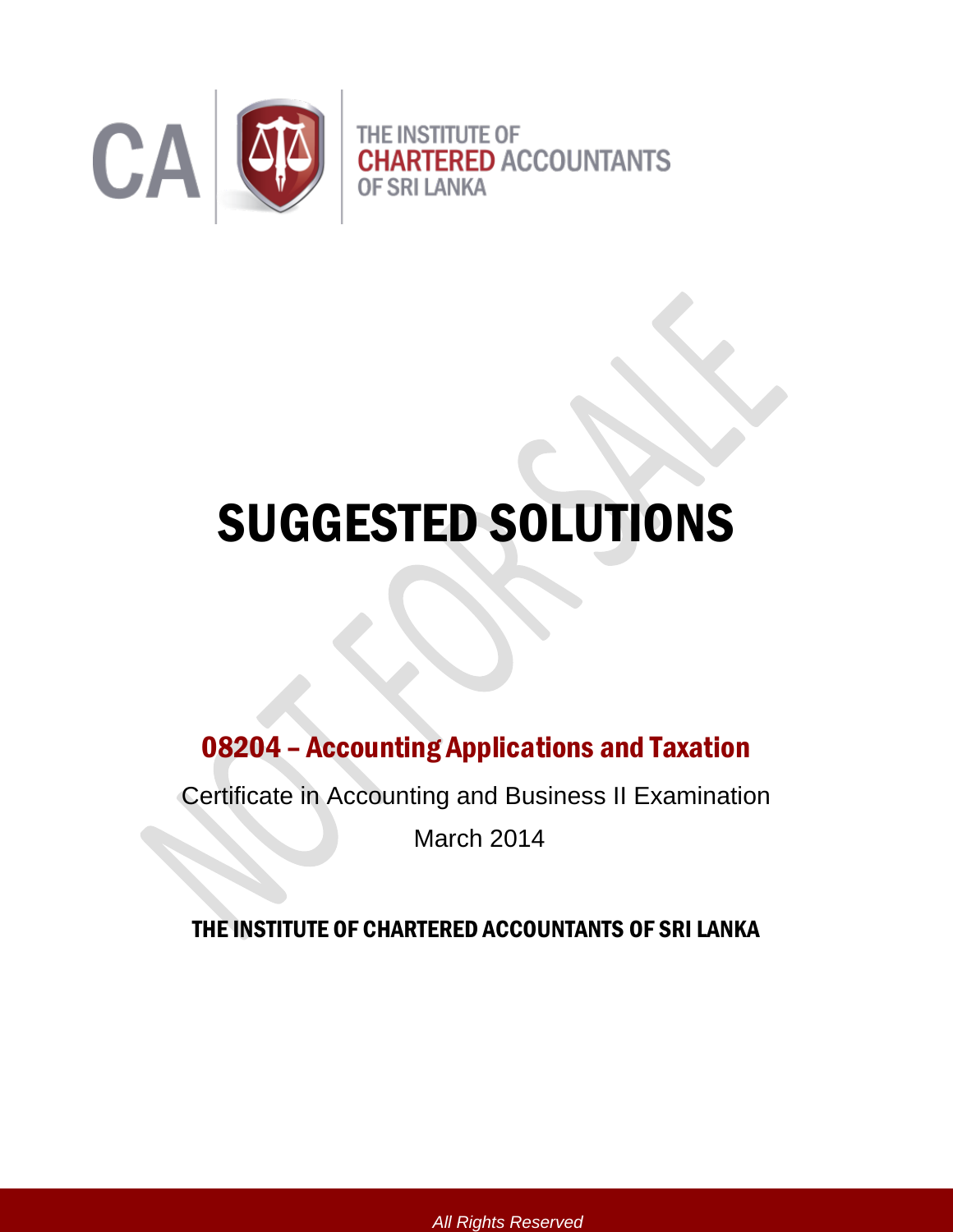#### a) Goodwill on consolidation (Rs. '000)

| Investment at cost                     | 20,200 |
|----------------------------------------|--------|
| Fair-value of Non-Controlling Interest |        |
| 500,000 shares $*$ 20% $*$ Rs.18.50    | 1,850  |
|                                        | 22,050 |
| Fair-value of identifiable net assets  | 21,200 |
| Goodwill on consolidation              |        |
|                                        |        |

#### b) Non-Controlling Interest account (Rs. '000)

| Fair-value as at 1 April 2012                    | 1,850 |  |
|--------------------------------------------------|-------|--|
| Revaluation Reserve (600 @ 20%)                  | 120   |  |
| Impairment of goodwill $(200 \t@ 20\%)$          | (40)  |  |
| Share of post-acquisition profit                 |       |  |
| $(5,100 * 20\%)$                                 | 1,020 |  |
| Less: dividend paid                              |       |  |
| $(500,000 \text{ shares} * 20\% * \text{Rs1}/=)$ | (100) |  |
|                                                  |       |  |

c) Megamart PLC

Consolidated Statement of Comprehensive Income for the year ended 31 March 2013

|                                   |                                                           | Rs. (°000) |
|-----------------------------------|-----------------------------------------------------------|------------|
| Revenue                           | $56,800 + 24,800 - 5,500$ (Inter co Sales)                | 76,100     |
| Cost of sales                     | (44,218)                                                  |            |
| <b>Gross Profit</b>               |                                                           | 31,882     |
| Other income                      | $1,240 + 1,300 - 150$ (management fee) $-400$ (dividend)  | 1,990      |
| Distribution cost                 | $3,800 + 1,800$                                           | (5,600)    |
| Admin expenses                    | $5,060 + 2,210 + 200$ (impairment) – 150 (management fee) | (7,400)    |
|                                   | $+80$ (depreciation)                                      |            |
| <b>Financial charges</b>          | $480 + 260$                                               | (740)      |
| <b>Profit before tax</b>          |                                                           | 20,132     |
| Income tax expense                | $4,860 + 1,830$                                           | (6,690)    |
| <b>Profit for the year</b>        |                                                           | 13,442     |
| Attributable to:                  |                                                           |            |
| $\sigma f$<br><b>Shareholders</b> |                                                           | 12,462     |
| Megamart Plc                      |                                                           |            |
| Non-Controlling                   | $[5,100$ (Minimart profit) – 200 (goodwill impairment)] * | 980        |
| <i>Interest</i>                   | 20%                                                       |            |
|                                   |                                                           | 13,442     |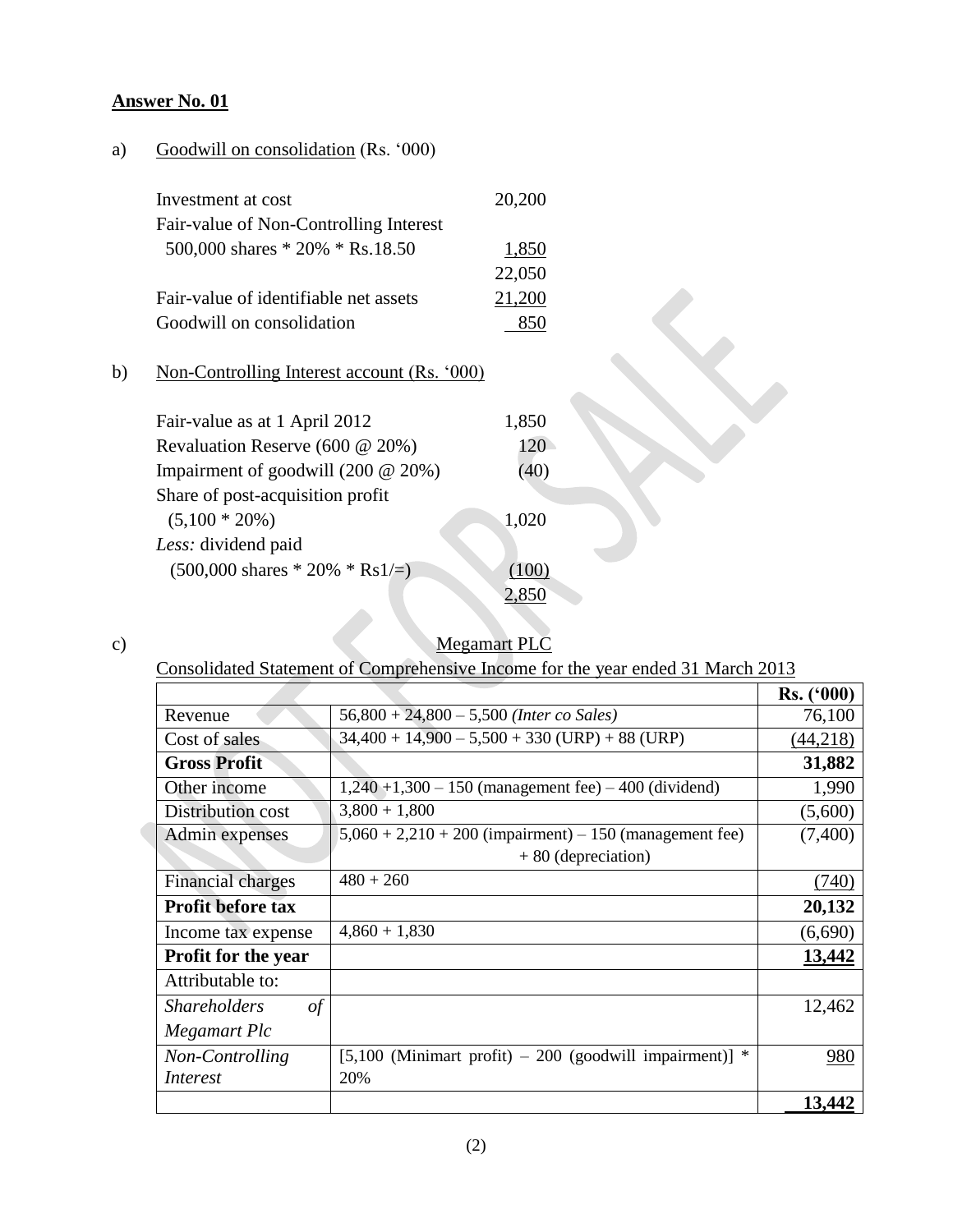| d) | Megamart PLC                                                     |
|----|------------------------------------------------------------------|
|    | Consolidated Statement of Financial Position as at 31 March 2013 |

|                                     | <b>Rs. '000</b>                               | <b>Rs. '000</b> |
|-------------------------------------|-----------------------------------------------|-----------------|
| <b>ASSETS</b>                       |                                               |                 |
| <b>Non-Current Assets</b>           |                                               |                 |
| Property, Plant & Equipment         | $20,400 + 18,300 + 800$ (Note i) - 80         | 39,420          |
|                                     | (depreciation)                                |                 |
| Goodwill on consolidation           | $850 - 200$ (impairment)                      | 650             |
|                                     |                                               |                 |
| <b>Current Assets</b>               |                                               |                 |
| Inventory                           | $5,040 + 4,280 + (440$ GIT - 88 URP) - 330    | 9,342           |
|                                     | (URP)                                         |                 |
| Trade and other receivables         | $3,600 + 2,840 - 440$ (inter company balance) | 6,000           |
| Cash and cash equivalents           | $1,960 + 1,980$                               | 3,940           |
|                                     |                                               | <u>59,352</u>   |
|                                     |                                               |                 |
| <b>EQUITY &amp; LIABILITIES</b>     |                                               |                 |
| <b>Share Capital &amp; Reserves</b> |                                               |                 |
| <b>Stated Capital</b>               | $25,000 + 2,200$                              | 27,200          |
| <b>Retained Earnings</b>            | Note ii                                       | 22,322          |
| Consolidated revaluation reserve    | $2,200 + (600 \& 80\%)$                       | 2,680           |
| Non-Controlling Interest            |                                               | 2,850           |
|                                     |                                               |                 |
| <b>Current Liabilities</b>          |                                               |                 |
| Trade and other payables            | $2,500 + 1,800$                               | 4,300           |
|                                     |                                               | <u>59,352</u>   |

# **Notes:**

| i. | Net assets of Minimart PLC on day of acquisition:        |        |
|----|----------------------------------------------------------|--------|
|    | <b>Share Capital</b>                                     | 15,000 |
|    | <b>Revaluation Reserve</b>                               | 1,000  |
|    | <b>Retained Earnings</b>                                 | 4,400  |
|    |                                                          | 20,400 |
|    | Fair value of identifiable net assets taken over         | 21,200 |
|    | Therefore, increase in fair value of plant $&$ machinery | 800    |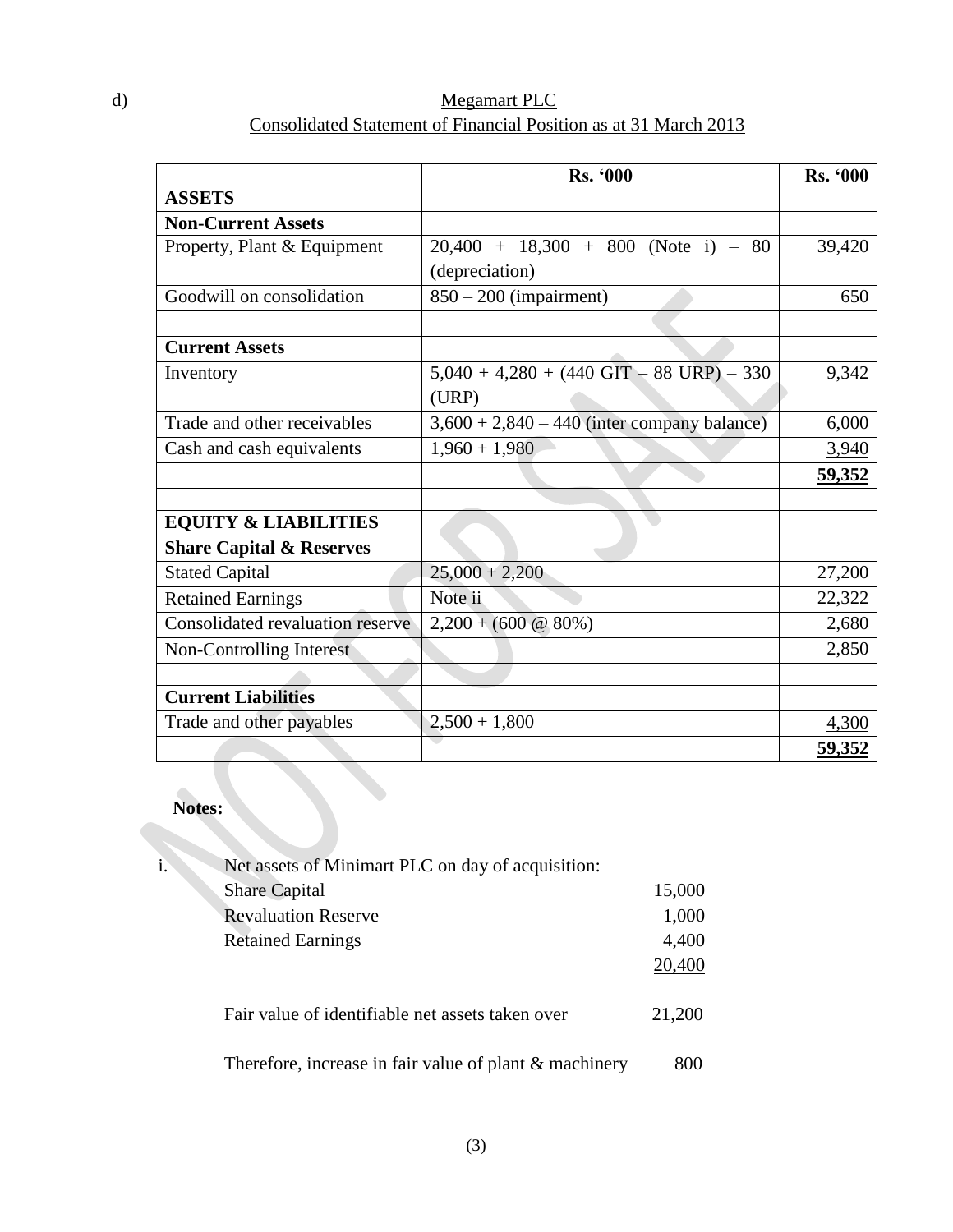| ii. | <b>Consolidate Retained Earnings</b>        |         |
|-----|---------------------------------------------|---------|
|     | <b>Megamart PLC</b>                         | 19,300  |
|     | Profit for the year consolidated – Megamart | (9,440) |
|     | Profit for the year consolidated            | 12,462  |
|     |                                             | 22,322  |
|     | <b>OR</b>                                   |         |
|     | <b>Megamart PLC</b>                         | 19,300  |
|     | Minimart PLC [(5100-500)*80/100]            | 3,680   |
|     | Goodwill impairment [200*80/100]            | (160)   |
|     | URP on stocks $[88+330]$                    | (418)   |
|     | Dep .on revaluation                         | (80)    |
|     |                                             | 22,322  |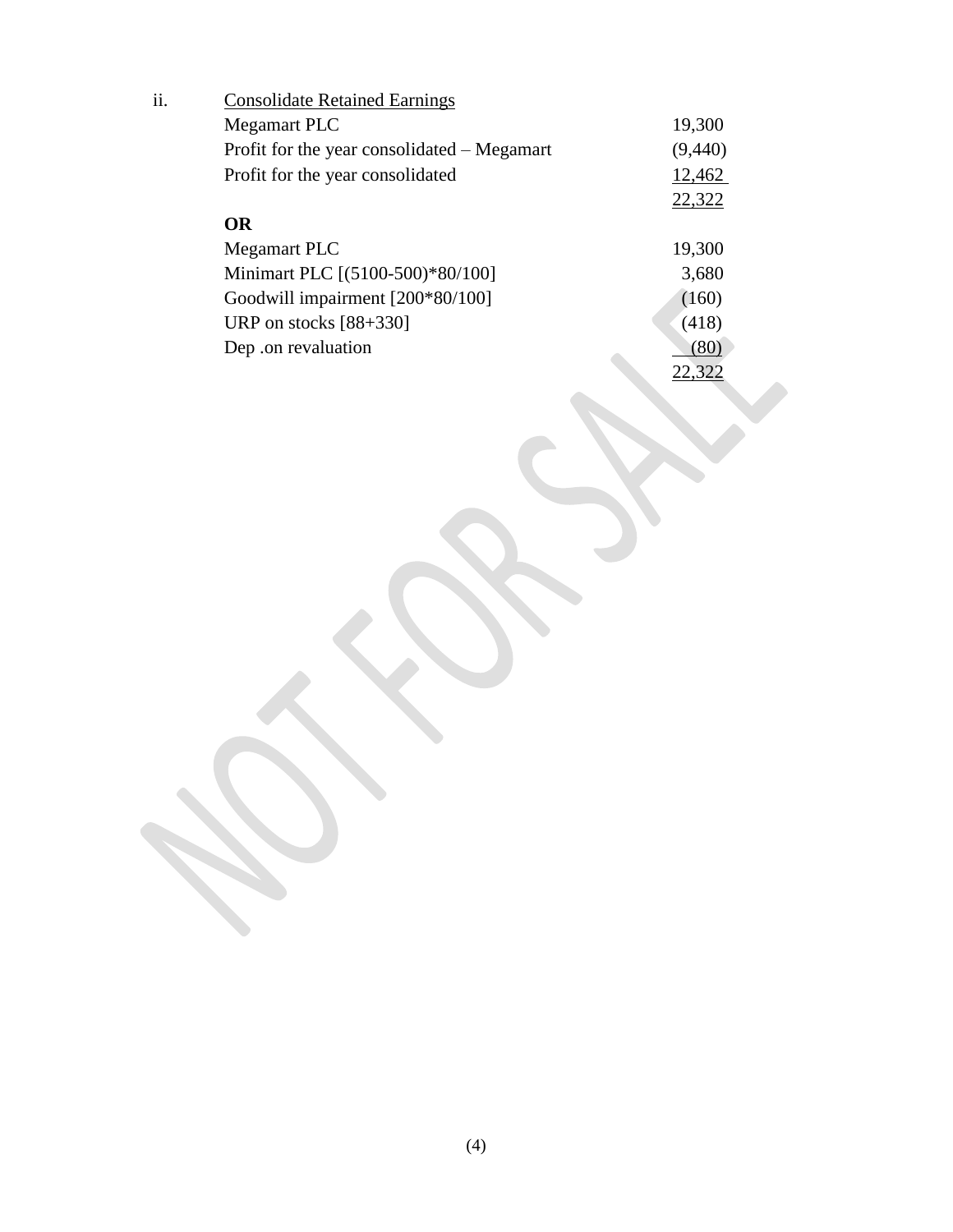#### a) Marga Apparel PLC (MAP) Statement of Comprehensive Income for the year ended 31 March 2013

|                                            | <b>Rs. '000</b>                                                                                                    | <b>Rs. '000</b> |
|--------------------------------------------|--------------------------------------------------------------------------------------------------------------------|-----------------|
| Revenue                                    | $88,800 - 390$ (consignment)                                                                                       | 88,410          |
| Cost of sales                              | $50,600 - 300$ (consignment) + 120 + 1,320(dep <sup>n</sup> ) + 840(patent)[Note b]                                | (52, 580)       |
| <b>Gross Profit</b>                        |                                                                                                                    | 35,830          |
| Other income                               | $1,200 + 475$ (vehicle exchange)[Note a] + 500(government grant)[Note e]                                           | 2,175           |
| Distribution cost                          | $4,840 + 33$ (bad debts) + 900(motor vehicle dep <sup>n</sup> ) + 600(advertisement)<br>[Note b] $+20$ (bad debts) | (6,393)         |
| Administration                             | $4,660 + 430(\text{dep}^n) + 640(\text{dep}^n)$                                                                    | (5,730)         |
| expenses                                   |                                                                                                                    |                 |
| Profit before tax                          |                                                                                                                    | 25,882          |
| Income tax expense                         | $8,800 - 220$ (over provision) + 168(deferred tax)[Note c]                                                         | (8,748)         |
| <b>Profit for the year</b>                 |                                                                                                                    | 17,134          |
| Other comprehensive                        |                                                                                                                    |                 |
| income:                                    |                                                                                                                    |                 |
| Revaluation of land                        |                                                                                                                    | 500             |
| Total comprehensive<br>income for the year |                                                                                                                    | 17,634          |

#### b) Marga Apparel PLC (MAP) Statement of Financial Position as at 31 March 2013

|                             | <b>Rs. '000</b>                                                                                | <b>Rs. '000</b> |
|-----------------------------|------------------------------------------------------------------------------------------------|-----------------|
| <b>ASSETS</b>               |                                                                                                |                 |
| <b>Non Current Assets</b>   |                                                                                                |                 |
| Property, Plant & Equipment |                                                                                                | 28,620          |
| Intangible assets - Patent  | $4,200 - 840$                                                                                  | 3,360           |
|                             |                                                                                                | 31,980          |
| <b>Current Assets</b>       |                                                                                                |                 |
| Inventory                   | $8,060 + 300$                                                                                  | 8,360           |
| Trade receivables           | $4,280 - 390$ (consignment) - 20(bad debts) - 203 (prov <sup>n</sup> : 193<br>$+10$ ) [Note f] | 3,667           |
| Other receivables           |                                                                                                | 880             |
| Cash and cash equivalents   |                                                                                                | 2,565           |
|                             |                                                                                                | 47,452          |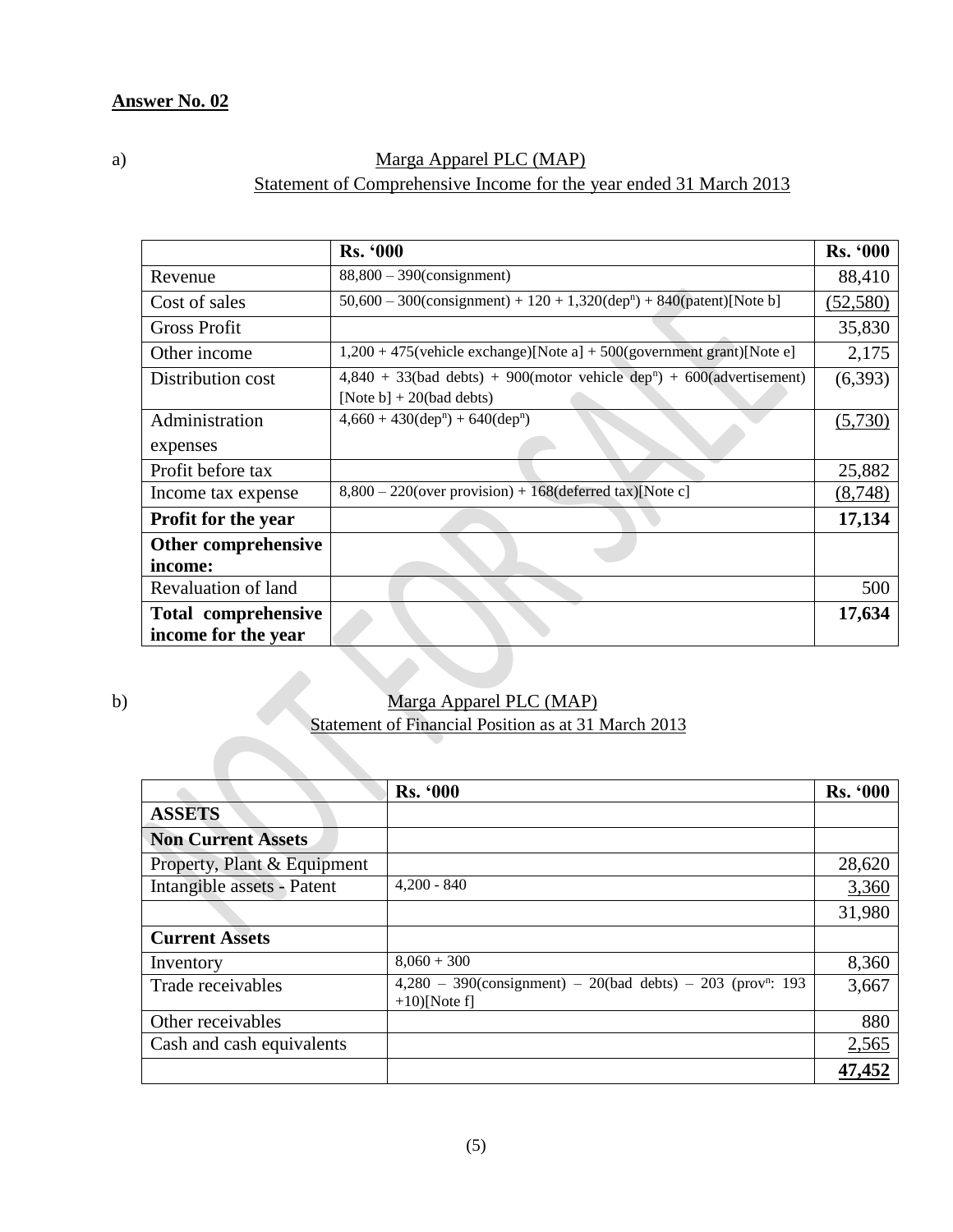|                                     | <b>Rs. '000</b>                                      | <b>Rs. '000</b> |
|-------------------------------------|------------------------------------------------------|-----------------|
| <b>EQUITY &amp; LIABILITIES</b>     |                                                      |                 |
| <b>Share Capital &amp; Reserves</b> |                                                      |                 |
| Stated capital                      |                                                      | 15,000          |
| <b>Revaluation reserve</b>          |                                                      | 720             |
| Retained earnings                   |                                                      | 24,884          |
|                                     |                                                      | 40,604          |
| <b>Non Current Liabilities</b>      |                                                      |                 |
| Diferred tax                        | [Note $c$ ]                                          | 168             |
|                                     |                                                      |                 |
| <b>Current Liabilities</b>          |                                                      |                 |
| Trade payables                      |                                                      | 3,650           |
| Other payables                      | $660 + 370$ (tax payable) + 2,000 (diferred revenue) | 3,030           |
|                                     |                                                      | 47,452          |

#### c) Marga Apparel PLC (MAP)

#### Statement of changes in equity for the year ended 31/03/2013

|                                    | <b>Share Capital</b> | <b>Revaluation Reserve</b> | <b>Retained Earnings</b> |
|------------------------------------|----------------------|----------------------------|--------------------------|
| <b>Balance as at 1 April 2012</b>  | 15,000               | 600                        | 8,750                    |
| Comprehensive income for the       |                      |                            | 17,134                   |
| year                               |                      |                            |                          |
| <b>Revaluation of land</b>         |                      | 500                        |                          |
| $\&$<br>Impairment<br>of<br>plant  |                      | (380)                      |                          |
| machinery                          |                      |                            |                          |
| Interim dividend paid              |                      |                            | (1,000)                  |
| <b>Balance as at 31 March 2013</b> | 15,000               | 720                        | 24,884                   |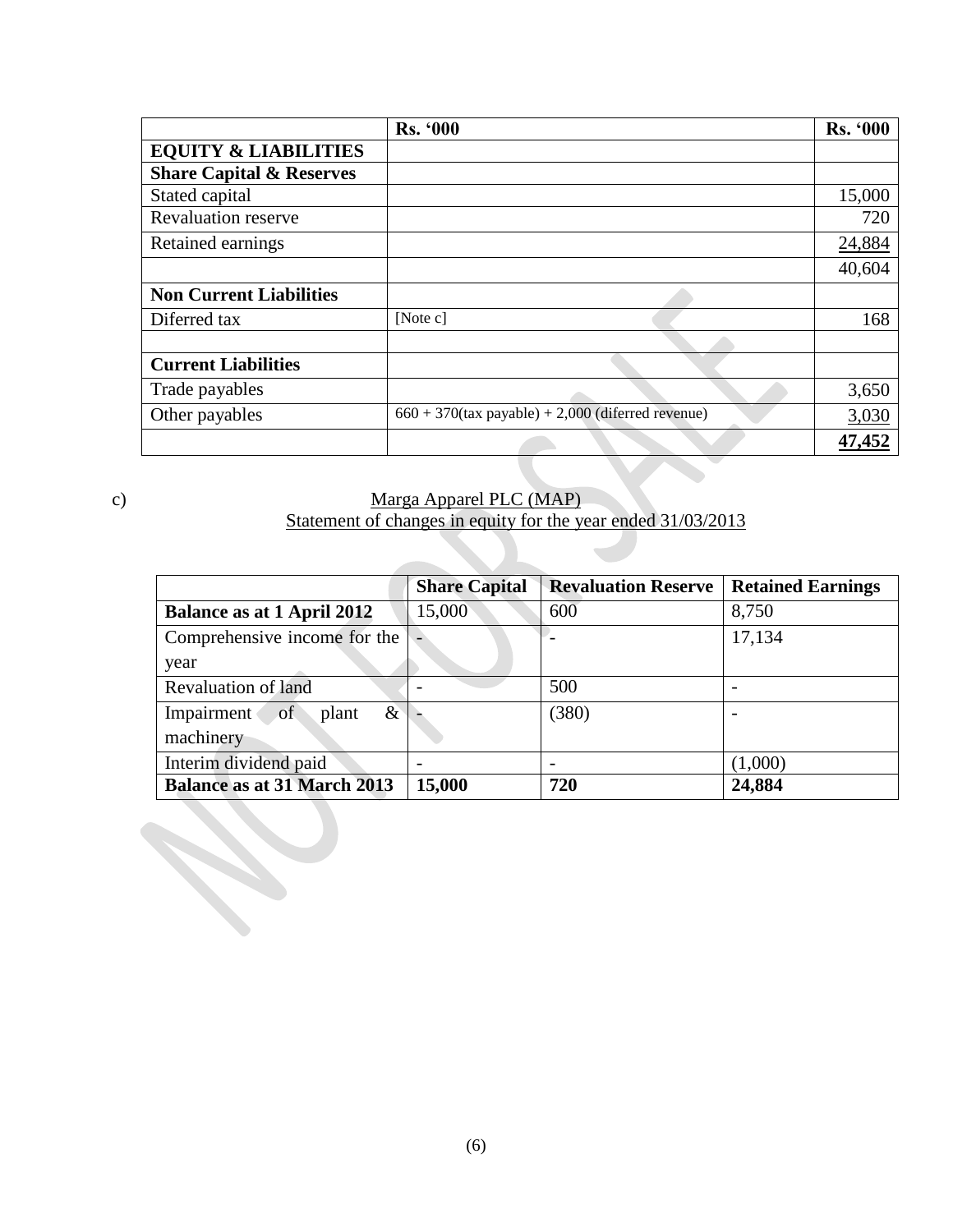#### d) Marga Apparel PLC (MAP) Statement showing movement in Property, plant & equipment

|                                | Land $\&$<br><b>Buildings</b> | Plant &<br><b>Machinery</b> | <b>Furniture</b><br>& | <b>Motor</b><br><b>Vehicle</b> | <b>TOTAL</b> |
|--------------------------------|-------------------------------|-----------------------------|-----------------------|--------------------------------|--------------|
|                                |                               |                             | Equipment             |                                |              |
| Cost                           |                               |                             |                       |                                |              |
| Balance as at 1 April          | 23,600                        | 6,600                       | 3,200                 | 4,800                          | 38,200       |
| 2012                           |                               |                             |                       |                                |              |
| <b>Additions</b>               | $\blacksquare$                | 1,200                       |                       | 3,200                          | 4,400        |
| Part exchange                  |                               |                             |                       | (4,800)                        | (4,800)      |
| Impairment                     |                               | (4,220)                     |                       |                                | (4,220)      |
| Revaluation/impairment         | 500                           | (380)                       |                       |                                | 120          |
| Balance as at 31 March<br>2013 | 24,100                        | 3,200                       | 3,200                 | 3,200                          | 33,700       |
| <b>Acc. Depreciation</b>       |                               |                             |                       |                                |              |
| Balance as at 1 April<br>2012  | 2,080                         | 2,900                       | 1,210                 | 1,625                          | 7,815        |
| Charge for the year            | 430                           | 1,320                       | 640                   | 300                            | 2,690        |
|                                |                               | 120                         |                       | 600                            | 720          |
| Impairment                     |                               | (4,220)                     |                       |                                | (4,220)      |
| Part exchange                  |                               |                             |                       | (1,925)                        | (1, 925)     |
| Balance on 31 March            | 2,510                         | 120                         | 1,850                 | 600                            | 5,080        |
| 2013                           |                               |                             |                       |                                |              |
| <b>Written Down Value</b>      | 21,590                        | 3,080                       | 1,350                 | 2,600                          | 28,620       |
| as at 31 March 2013            |                               |                             |                       |                                |              |

#### **Notes**

| (a) | Gain or Loss on part-exchange                                                                            |                       |  |  |  |
|-----|----------------------------------------------------------------------------------------------------------|-----------------------|--|--|--|
|     | Fair-value of vehicles received under part-exchange<br>Add: payment received                             | 3,200<br>150<br>3,350 |  |  |  |
|     | Book value of vehicle given under part-exchange:<br>4,800<br>Cost<br>Accumulated depreciation<br>(1,925) | (2.875)               |  |  |  |
|     | Gain on part-exchange                                                                                    |                       |  |  |  |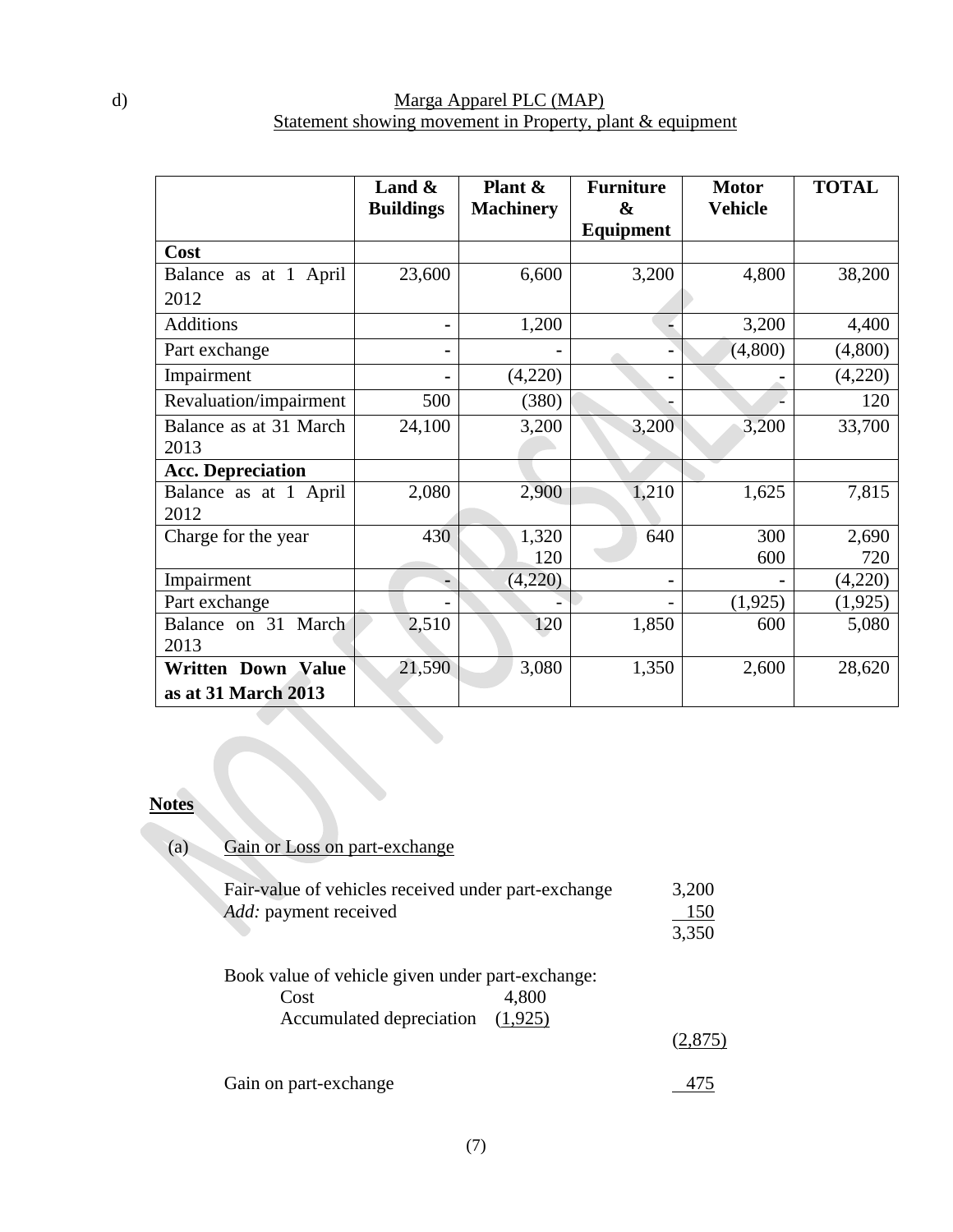(b) Patent right

|     | Balance as per trial balance<br>Less: advertisement cost charged to income statement                                        | 4,800<br>(600)          |
|-----|-----------------------------------------------------------------------------------------------------------------------------|-------------------------|
|     | Amortisation @ 20%                                                                                                          | 4,200<br>(840)          |
|     | <b>Balance</b>                                                                                                              | <u>3,360</u>            |
| (c) | Deferred Tax                                                                                                                |                         |
|     | Carrying amount of plant & machinery $[1,200 - 120]$<br>Tax base [1,200 less 50%]<br>Taxable temporary difference           | 1,080<br>(600)<br>480   |
|     | Tax thereon @ 35%                                                                                                           | 168                     |
| (d) | Impairment of plant & machinery                                                                                             |                         |
|     | Carrying amount of relevant plant & machinery<br>$[6,600 - (2900 + 1,320)]$<br>Recoverable amount<br><b>Impairment Loss</b> | 2,380<br>(2,000)<br>380 |
| (e) | Government grant                                                                                                            |                         |
|     | Balance as per trial balance<br>Amount transferred to profit or loss                                                        | 2,500                   |
|     | $5,000 * 6/60$<br>Deferred income                                                                                           | (500)<br>2,000          |
| (f) | Trade receivables                                                                                                           |                         |
|     | Balance as per trail balance<br>Less - Consignment sale<br>390<br>Bad debts write off<br><u>20</u>                          | 4,280<br>(410)          |
|     | $Less - specific provision$                                                                                                 | 3,870<br>(10)           |
|     | General provision - 5%                                                                                                      | 3,860<br>(193)<br>3,667 |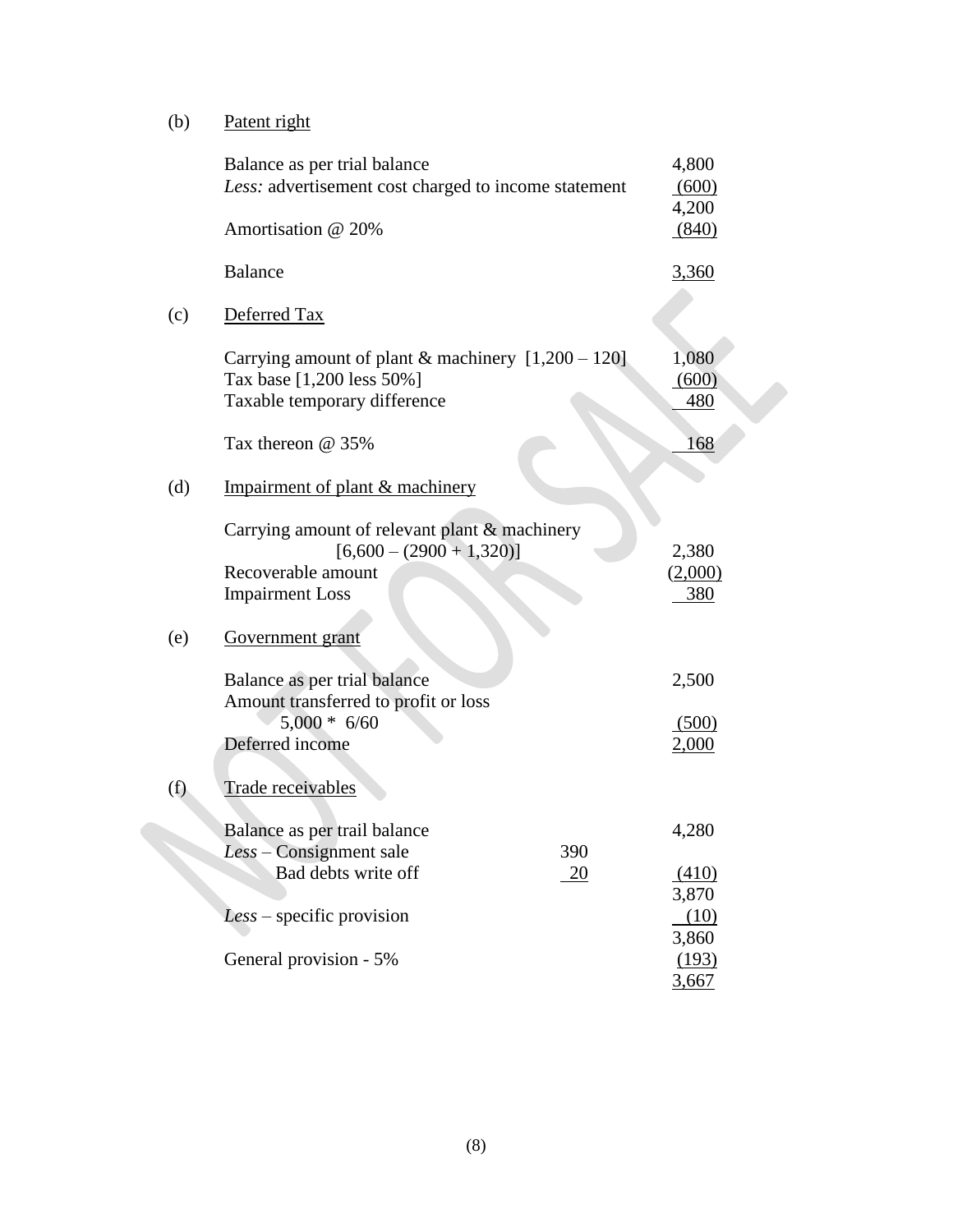- (i) (a) A provision relates to:
	- uncertainty about timing; or
	- uncertainty about the amount payable

As far as trade payables are concerned, the payment is for goods/services received and invoiced or for goods/services where the timing and amount of settlement has been formally agreed with the supplier.

Accruals are liabilities to pay for goods or services that have been received or supplied but have not been paid, invoiced or formally agreed with the supplier.

(b) Company A has filed a case claiming compensation. There is a probability of an inflow of economic benefits to Company A. This is dependent upon the order to be made in this case, and hence is uncertain. Therefore the claim expected to be received is a contingent asset Contingent assets shall not be recognised, since this may result in the recognition

of income that may never be realised. However, when the realisation of income is virtually certain, then the related asset is not a contingent asset and its recognition is appropriate.

- (ii) Recognition criteria for current asset:
	- expected to realise the asset or intend to sell or consume in its normal operating cycle;
	- the asset is held primarily for the purpose of trading;
	- expected to realise as an asset within 12 months after the reporting period; or
	- asset is cash or cash equivalent.

As these cars are held for the purpose of trading and expected to realise in the normal operating cycle, it is to be treated as a current asset (under inventory).

#### $(iii)$   $(a)$

Average profit mark-up = Gross profit / Cost of sales 
$$
= 3,240 / (12,840 - 3,240)
$$

$$
= 33.75 %
$$

Return on capital employed = PBIT / Capital employed =  $(1,980 + 220)$  / 12,560  $= 17.5 %$ 

Average inventory resident period =  $(Average inventory / Cost of sales) * 365$  $= \{[(4,420 + 5,060)/2]/9,600\} * 365$  $= 180$  days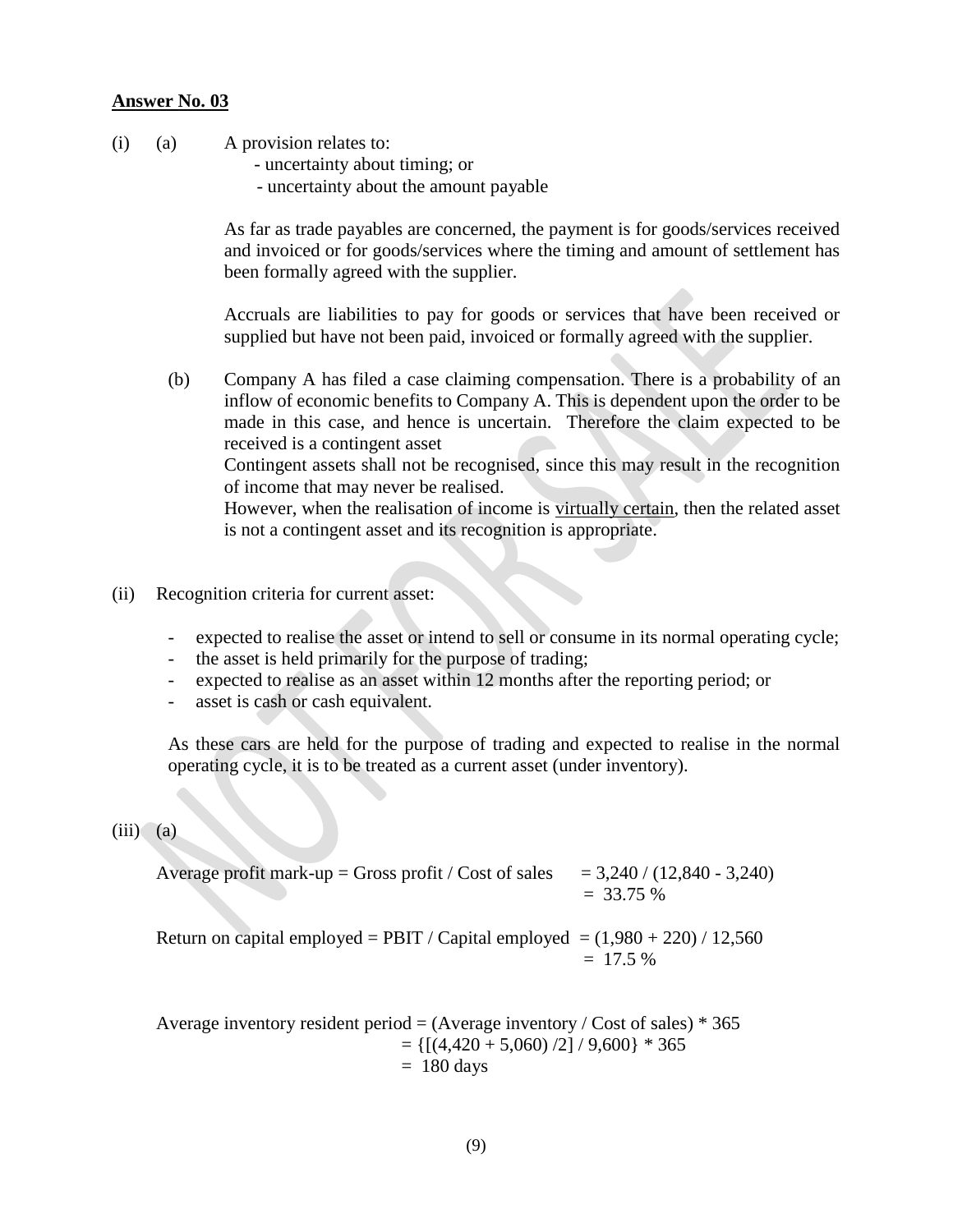Average trade receivable collection period =  $(Average \, Debtors / Sales) * 365$  $= \{[(2,160 + 2,320) / 2] / 12,840\} * 365$  $= 64 \text{ days}$ 

Average trade payable settlement period  $=$  (Average Creditors / Purchases)  $*$  365

$$
Average Creditors = (1,780 + 1,920) / 2
$$
  
= 1,850  

$$
Purchases = Cost of sales + Closing stock - Opening stock
$$
  
= 9,600 + 5,060 - 4,420  
= 10,240

Therefore, average trade payable settlement period =  $(1,850 / 10,240)$  \* 365  $= 66$  days

- (b) For a trading entity, an average inventory resident period of 180 days (i.e. 6 months) is too high. Inventory should be checked for redundant and slow moving items and the average inventory resident period should be reduced drastically.
	- **-** Average trade receivable collection period of 64 days (more than 2 months) is very high. Management should take necessary action to reduce this to less than a month or so.
	- **-** Average trade payable settlement period of 66 days is reasonable, particularly when compared with the average trade receivable collection period.

Working capital cycle  $=$  average inventory resident period  $+$  average trade receivable collection period - average trade payable settlement period

$$
= 180 \text{ days} + 64 \text{ days} - 66 \text{ days}
$$

$$
= 178 \text{ days}
$$

This implies that it takes 178 days (6 months) in average to convert an inventory item into cash. This is not a satisfactory level.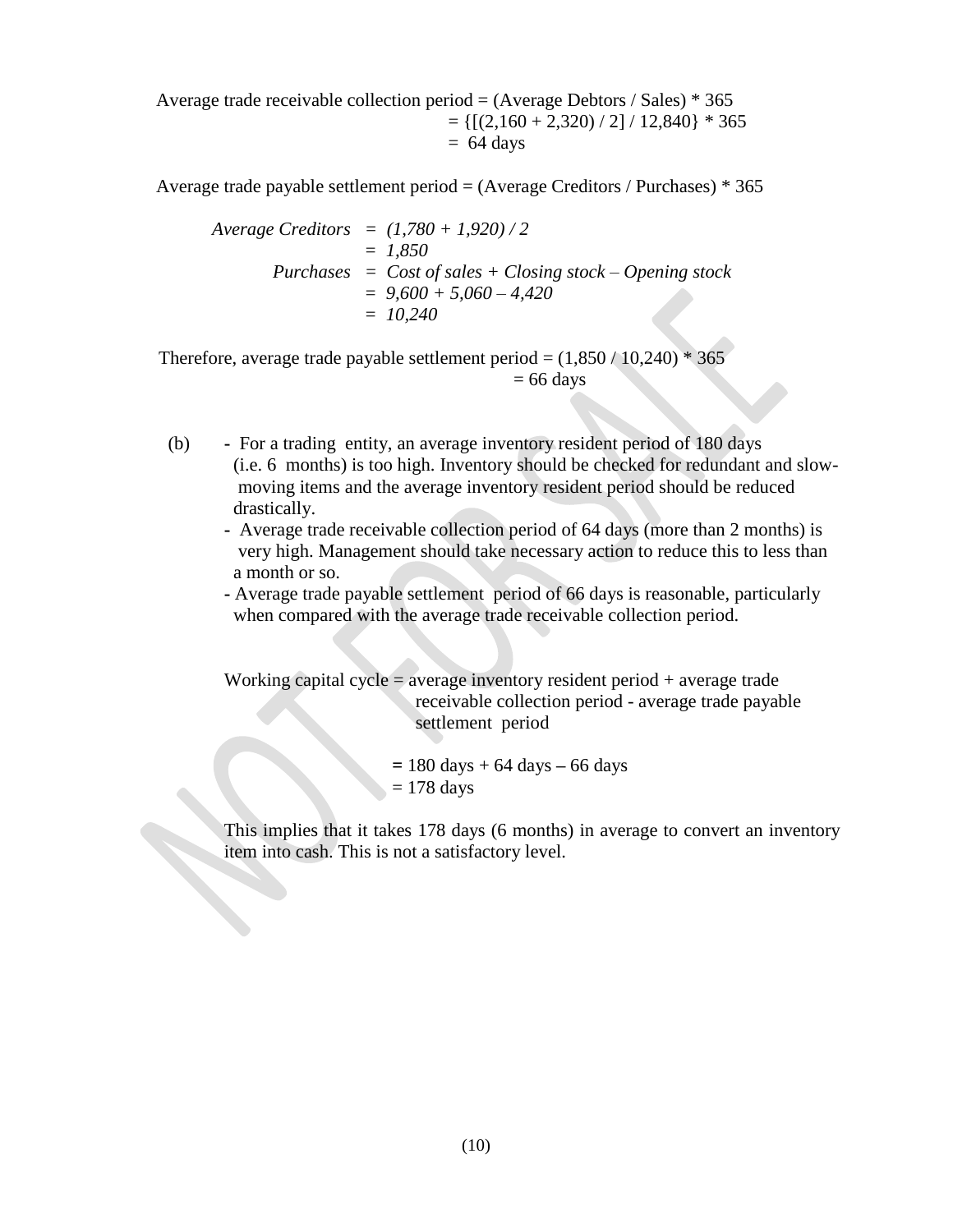Computation of Income tax payable by Mr. Chaminda Kularatna for the year of assessment 2012/2013

|                                                                                                                         | Exempt/<br>not liable | Liable    |
|-------------------------------------------------------------------------------------------------------------------------|-----------------------|-----------|
| <b>Employment income</b>                                                                                                |                       |           |
| Salary $- 150,000 \times 12$                                                                                            |                       | 1,800,000 |
| Vehicle allowances: $65,000 \times 12 = 780,000$                                                                        |                       |           |
| Exempt 50,000 per month<br>600,000<br>$\equiv$                                                                          | 600,000               | 180,000   |
| Bonus received – on cash basis                                                                                          |                       | 170,000   |
| Reimbursement of telephone bills - 72,000 x 50%                                                                         |                       | 36,000    |
| Reimbursements of medical expenses                                                                                      |                       | 306,000   |
| Reimbursement of house rent - 20,000 x 12                                                                               |                       |           |
| *Statutory limit not applicable as not provided a house*                                                                |                       | 240,000   |
| Reimbursements of annual trip expenses                                                                                  |                       | 143,000   |
| Employer's contribution to the provident fund - Note                                                                    |                       |           |
|                                                                                                                         |                       | 2,875,000 |
| Less: Employment Tax Free Allowance                                                                                     |                       | (100,000) |
|                                                                                                                         |                       | 2,775,000 |
| <b>Interest income</b>                                                                                                  |                       |           |
| Interest on a deposit made in Australia                                                                                 | 277,760               |           |
| *It is exempt since it has been remitted to Sri Lanka through a bank*                                                   |                       |           |
| Interest from NRFC is exempt from tax                                                                                   | 83,200                |           |
|                                                                                                                         |                       |           |
| Interest from the savings account, does form part of the statutory<br>income since no WHT has been deducted by the bank |                       | 34,000    |
| <b>Other income</b>                                                                                                     |                       |           |
| Dividend income does form part of the statutory income since no<br>WHT has been deducted                                |                       | 68,000    |
| Profit on sale of listed shares is exempt                                                                               | 14,000                |           |
|                                                                                                                         |                       |           |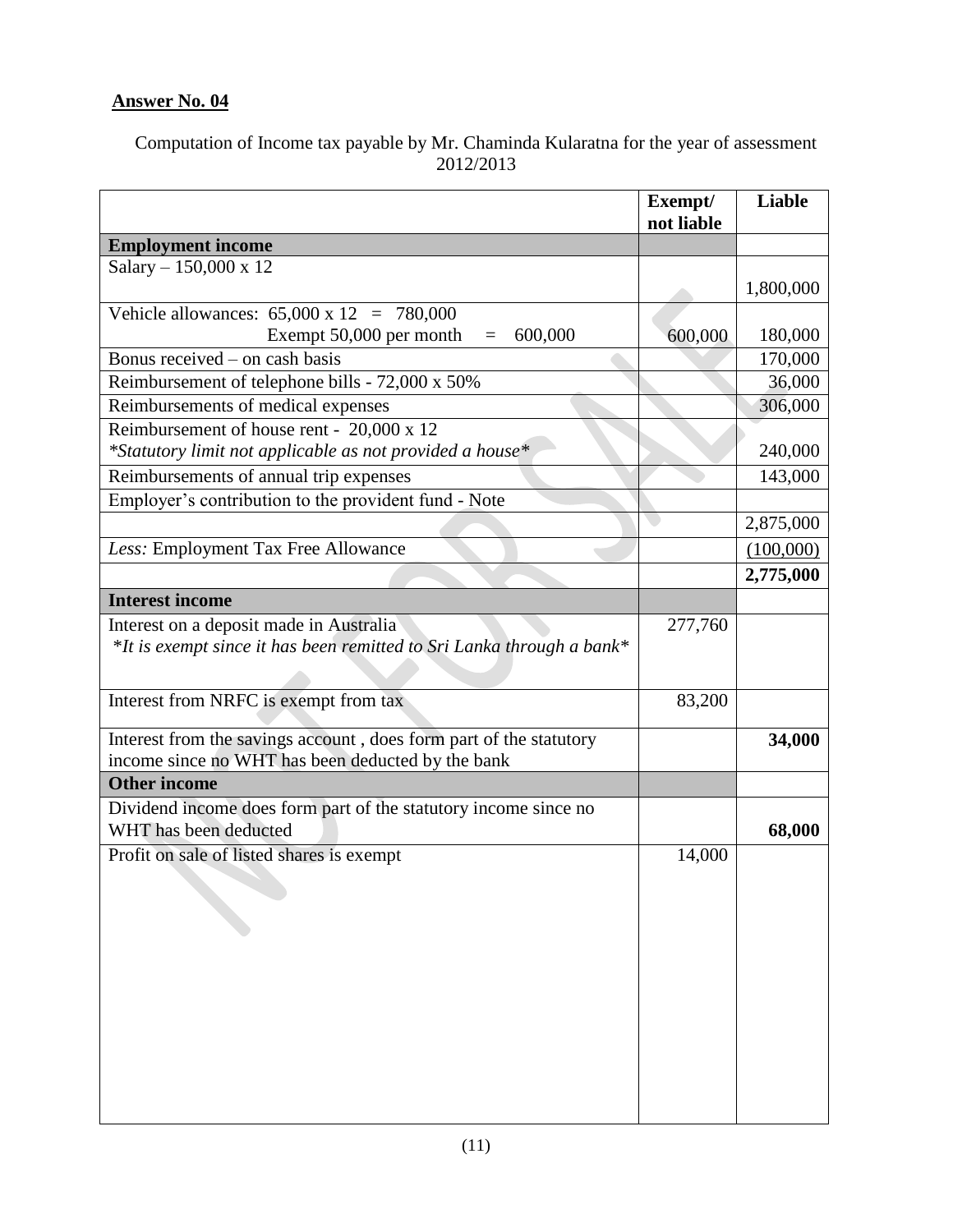| <b>Rental income</b>                                                                              |          |           |  |           |  |
|---------------------------------------------------------------------------------------------------|----------|-----------|--|-----------|--|
| Gross rent received                                                                               | 720,000  |           |  |           |  |
| Less: rates                                                                                       | (60,000) |           |  |           |  |
|                                                                                                   | 660,000  |           |  |           |  |
| Less: Repair Allowance (25%)                                                                      | 165,000  |           |  |           |  |
| Net rent                                                                                          | 495,000  |           |  |           |  |
|                                                                                                   |          |           |  |           |  |
| <b>Net Annual Value</b>                                                                           |          |           |  |           |  |
| Rating assessment                                                                                 | 200,000  |           |  |           |  |
| Less: Repair Allowance (25%)                                                                      | (50,000) |           |  |           |  |
|                                                                                                   | 150,000  |           |  |           |  |
| Net rent is more than Net Annual Value                                                            |          |           |  |           |  |
|                                                                                                   |          |           |  |           |  |
| $*$ No exemption is available since the floor area is more than 500 Sq.                           |          |           |  | 495,000   |  |
| $ft*$                                                                                             |          |           |  |           |  |
|                                                                                                   |          |           |  |           |  |
| <b>Business income</b>                                                                            |          |           |  |           |  |
| Net Income as per accounts                                                                        |          | 2,222,000 |  |           |  |
|                                                                                                   |          |           |  |           |  |
| Add/(Less)                                                                                        |          |           |  |           |  |
| Profit on sale of the computer                                                                    |          | (35,000)  |  |           |  |
| Book depreciation on the new computer                                                             |          | 50,000    |  |           |  |
| Profit/(Loss) from the disposal of the computer                                                   |          |           |  |           |  |
| Sale proceeds                                                                                     |          |           |  |           |  |
| Less: Tax WDV                                                                                     |          |           |  |           |  |
| Cost of acquisition                                                                               | 90,000   |           |  |           |  |
| Capital allowance granted<br>(90,000)                                                             |          |           |  |           |  |
| Tax profit                                                                                        | 35,000   | 35,000    |  |           |  |
|                                                                                                   |          |           |  |           |  |
| Capital allowances on new computer-100,000 x 25%<br>*New computer has been purchased prior to the |          | (25,000)  |  |           |  |
|                                                                                                   |          |           |  |           |  |
| sale. Therefore, it is not a replacement*                                                         |          |           |  |           |  |
| Rent - 240,000 ~ $3/4$ <sup>th</sup> disallowed                                                   |          | 180,000   |  |           |  |
| <b>Entertainment expenses</b>                                                                     |          | 67,000    |  | 2,494,000 |  |
| <b>Adjusted profit</b><br><b>TOTAL STATUTORY INCOME</b>                                           |          | 2,494,000 |  |           |  |
| Less: Deductions under Section 32 – interest paid                                                 |          |           |  | 5,866,000 |  |
| on a loan taken to purchase a motor car - Not                                                     |          |           |  |           |  |
| allowed                                                                                           |          |           |  |           |  |
|                                                                                                   |          |           |  |           |  |
| <b>ASSESSABLE INCOME</b>                                                                          |          |           |  | 5,866,000 |  |
| <b>Less: Qualifying Payments</b>                                                                  |          |           |  |           |  |
| EPF contribution $-$ not a qualifying payment                                                     |          |           |  |           |  |
| Donation to Api wenuwen $Api$ – government                                                        |          |           |  | (100,000) |  |
| (100% is claimable)                                                                               |          |           |  |           |  |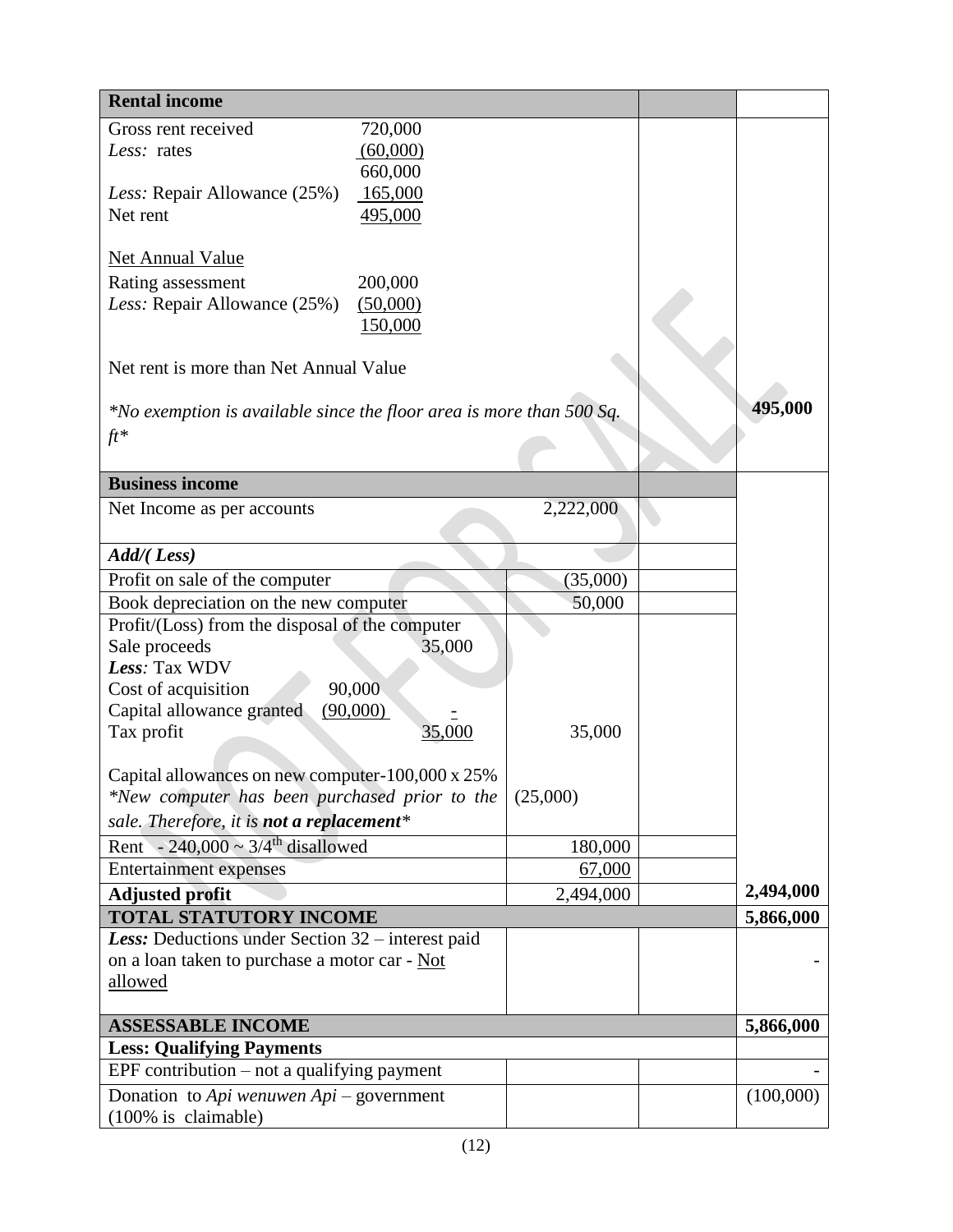| Life policy premium Rs.86,000                 |                 |          |    | (75,000)  |           |
|-----------------------------------------------|-----------------|----------|----|-----------|-----------|
| *Limited to lower of Rs.75,000 and 1/3 of AI* |                 |          |    |           |           |
|                                               |                 |          |    |           |           |
| Capital repayment is not a qualifying payment |                 |          |    |           |           |
|                                               |                 |          |    |           |           |
| Personal allowance                            |                 |          |    |           | (500,000) |
|                                               |                 |          |    |           |           |
| <b>TAXABLE INCOME</b>                         |                 |          |    |           | 5,191,000 |
| First                                         | 500,000         | $\omega$ | 4% | 20,000    |           |
| <b>Next</b>                                   | 500,000 @ 8%    |          |    | 40,000    |           |
| <b>Business Income</b>                        | 2,494,000 @ 10% |          |    | 249,400   |           |
| <b>Dividend income</b>                        | 68,000 @ 10%    |          |    | 6,800     |           |
| <b>Next</b>                                   | 500,000 @ 12%   |          |    | 60,000    |           |
| <b>Next</b>                                   | 500,000 @ 16%   |          |    | 80,000    |           |
| <b>Balance</b>                                | 629,000 @ 20%   |          |    | 125,800   |           |
| <b>GROSS INCOME TAX PAYABLE</b>               |                 |          |    | 582,000   |           |
| Less: Tax Credits                             |                 |          |    |           |           |
| <b>Self-assessment Payments</b>               |                 |          |    | (350,000) |           |
| <b>PAYE</b>                                   |                 |          |    | (255,000) |           |
| <b>BALANCE TAX PAYABLE / (REFUND DUE)</b>     |                 |          |    | (23,000)  |           |

Note: Employer's contribution to the provident fund will be taxed as a terminal benefit in the Y/A in which it will be received.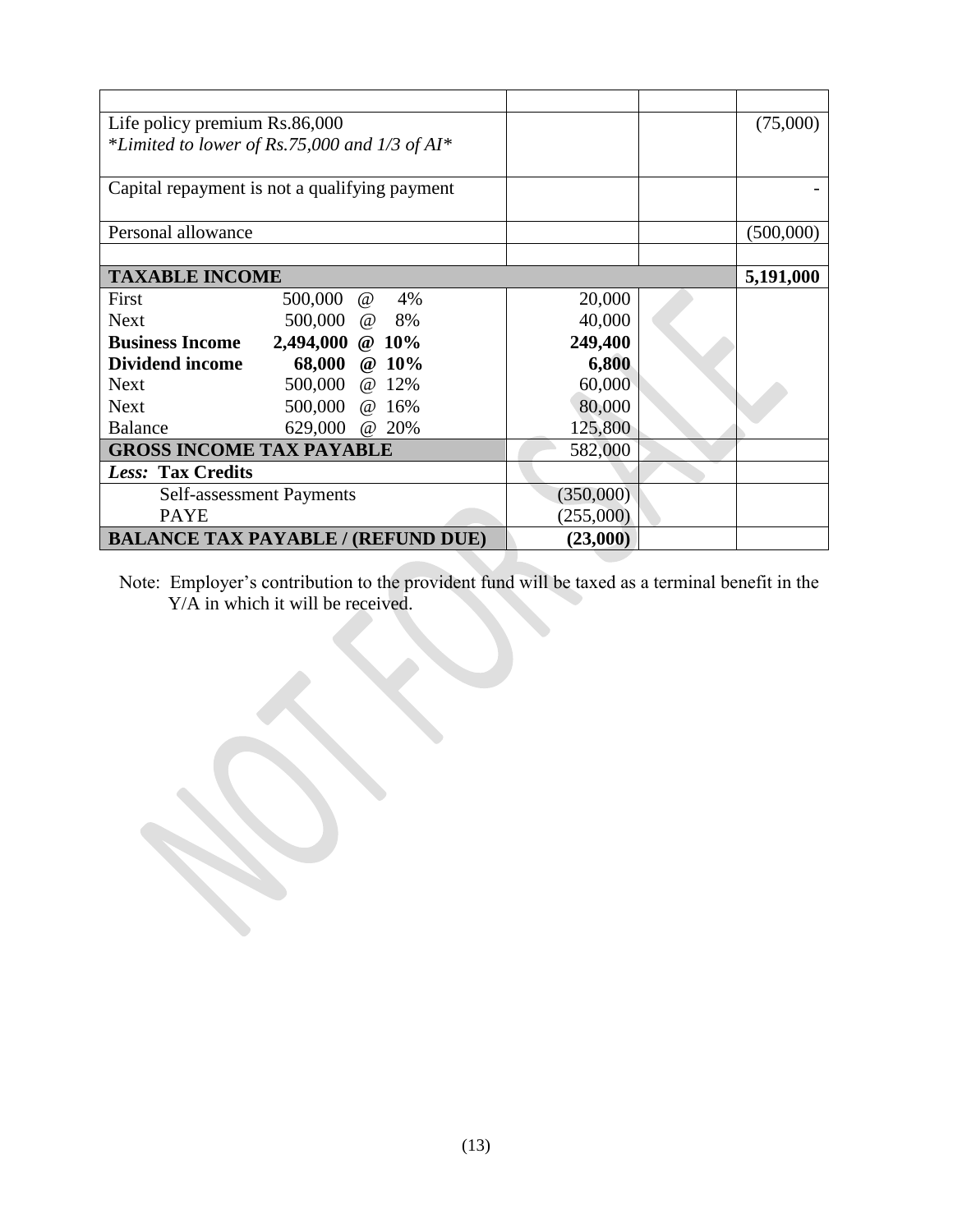Computation of Divisible Profits of Ruwan Designers for the year of assessment 2012/13

|                                                                 | Rs.       | Rs.        |
|-----------------------------------------------------------------|-----------|------------|
| Net income as per account                                       |           | 14,809,000 |
| Add / (Less):                                                   |           |            |
| Interest from fixed deposit - WHT has been deducted             |           | (130,000)  |
| Rent received                                                   |           | (960,000)  |
| Partners' Salaries:<br>1,600,000<br>Ruwan                       |           | 3,200,000  |
| 1,600,000<br>Shantha                                            |           |            |
|                                                                 |           |            |
| <b>Book Depreciation - buildings</b>                            |           | 450,000    |
| *Capital allowance on building: - not allowed since purchased*  |           |            |
| Construction of new office room                                 |           | 789,000    |
| Capital allowance: 10% of Rs.789,000 (since floor area is       |           | (78,900)   |
| increased)                                                      |           |            |
| Rates attributable to rented area $-$ disallowed 44,000 x $1/2$ |           | 22,000     |
| *Interest paid to Ruwan on loan - allowed*                      |           |            |
| Adjusted profit/Divisible profit                                |           | 18,101,100 |
| Add: Other Income                                               |           |            |
| Rent Income                                                     |           |            |
| <b>Gross Rent</b>                                               | 960,000   |            |
| Less: Rates                                                     | (22,000)  |            |
|                                                                 | 938,000   |            |
| Less: Repair Allowance (25%)                                    | (234,500) | 703,500    |
| <b>Total Divisible Profits &amp; Other Income</b>               |           | 18,804,600 |
| Less: Partnership Tax Free Allowance                            |           | (600,000)  |
| <b>Taxable Income</b>                                           |           | 18,204,600 |
| Partnership Tax - 8% of Rs.18,204,600                           |           | 1,456,368  |

Distribution of Divisible Profits and Other Income

|                           | <b>Total</b> | <b>Ruwan</b> | <b>Shantha</b> |
|---------------------------|--------------|--------------|----------------|
| Share of profit           | 14,901,100   | 7,450,550    | 7,450,550      |
| Salaries paid to partners | 3,200,000    | 1,600,000    | 1,600,000      |
| Divisible profit          | 18,101,100   |              |                |
| Rent income               | 703,500      | 351,750      | 351,750        |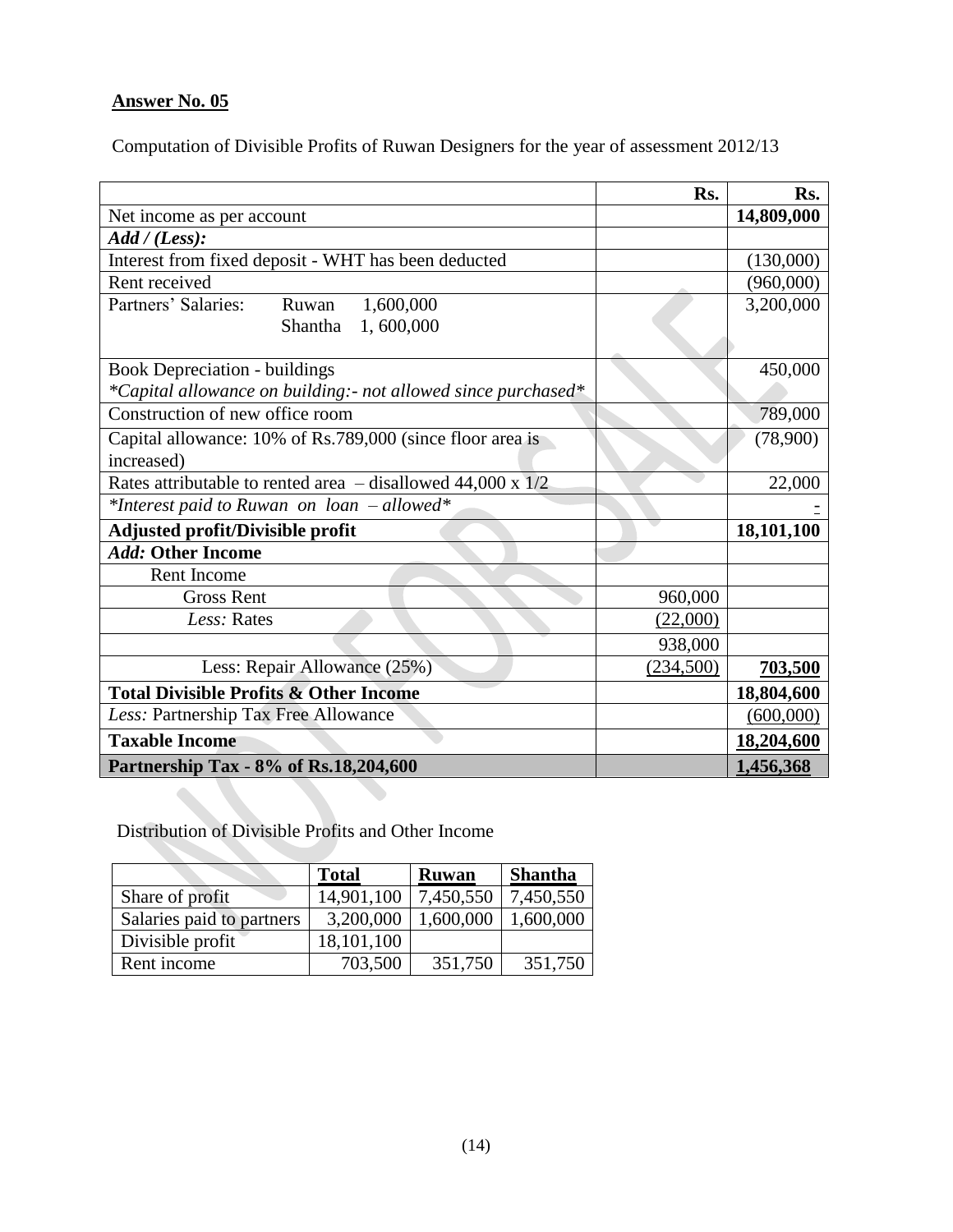Calculation of balance tax payable/refund due of Mr. Gunasekara for the Y/A 2012/13

|                                        | Rs.   | Rs.       |
|----------------------------------------|-------|-----------|
| Assessable income                      |       | 1,000,000 |
| Less: Tax Free Allowance               |       | (500,000) |
| Taxable income                         |       | 500,000   |
| Income tax payable $@$ 4%              |       | 20,000    |
| Less: Instalments paid                 |       | (24,000)  |
| Add: Discount for early payment of tax |       |           |
| 10% of Rs.24,000                       |       |           |
| <b>or</b><br>10% of Rs.20,000          | 2,400 |           |
| **whichever is lower**                 | 2,000 | (2,000)   |
| <b>Refund due</b>                      |       | 6.000     |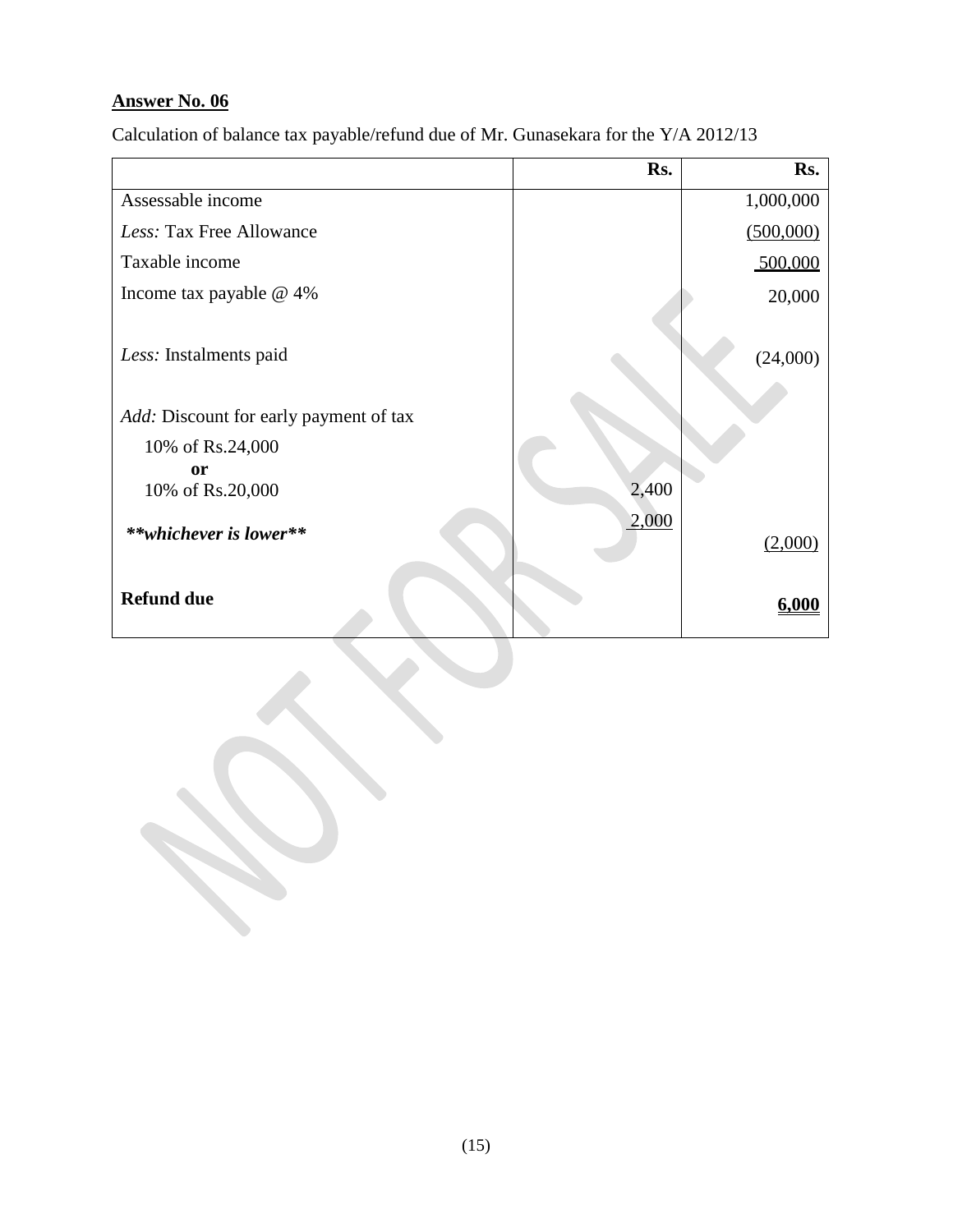#### Collettes Rubber Industries (Pvt) Ltd VAT for March 2013

|                                                                                  | Rs.        |     | Rs.         |
|----------------------------------------------------------------------------------|------------|-----|-------------|
| <b>OUTPUT VAT</b>                                                                |            |     |             |
| <b>Supply of goods</b>                                                           |            |     |             |
| Exports – zero rated                                                             | 20,000,000 | 0%  | 0           |
| Local supplies                                                                   | 10,000,000 | 12% | 1,200,000   |
|                                                                                  | 30,000,000 |     | 1,200,000   |
| LESS: INPUT TAX                                                                  |            |     |             |
| VAT on imports                                                                   | 1,200,000  |     |             |
| VAT on local purchases                                                           | 300,000    |     |             |
|                                                                                  | 1,500,000  |     |             |
| 100% can be claimed on<br>exports<br>$20,000,000 \times 1,500,000$<br>30,000,000 | 1,000,000  |     |             |
| Input VAT on standard<br>supplies allowed up to 100%<br>of the output tax        | 500,000    |     |             |
| Total input VAT claimable                                                        | 1,500,000  |     | (1,500,000) |
| VAT refund due                                                                   |            |     | 300,000     |